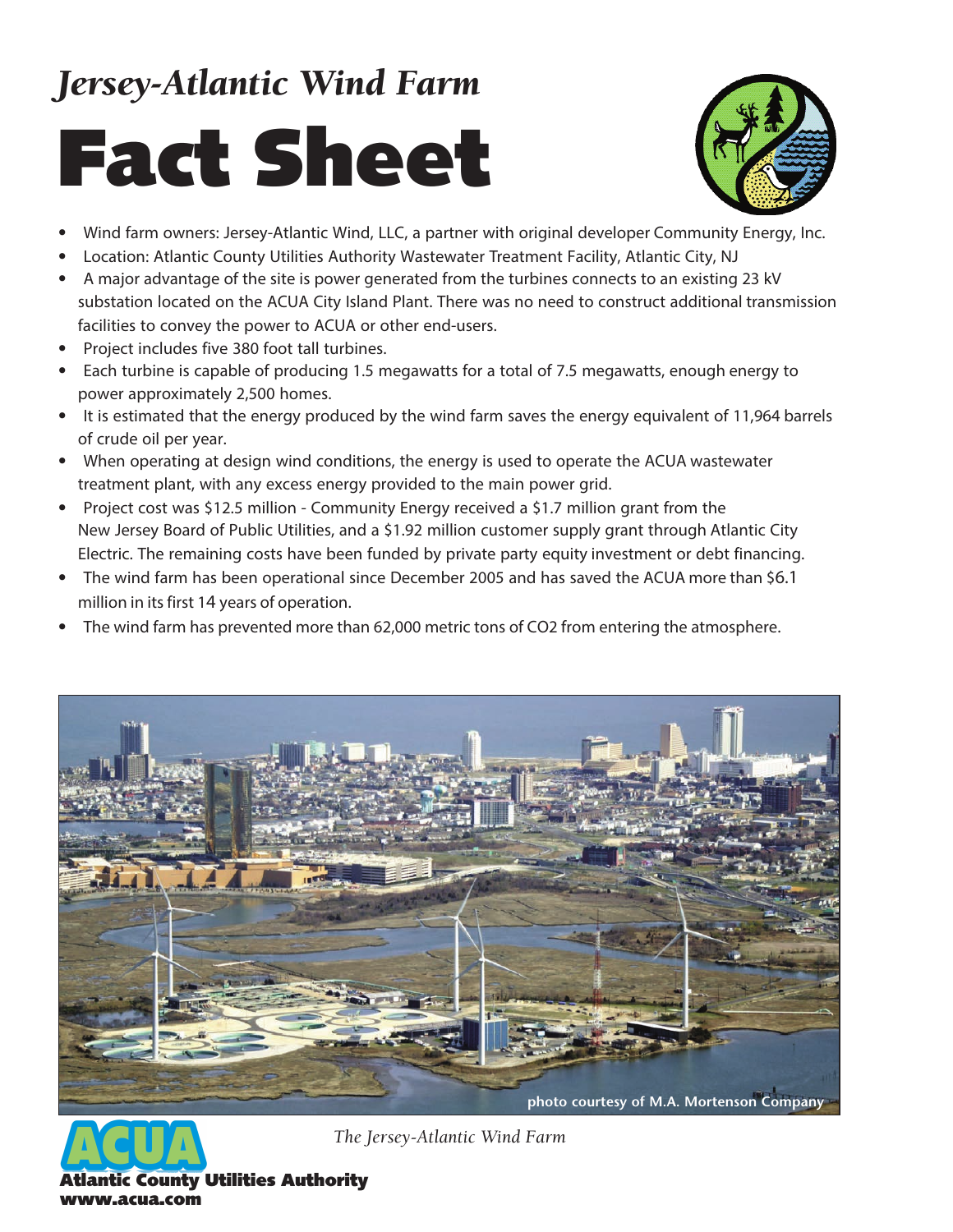# **Jersey-Atlantic Wind Farm Frequently Asked Questions**

#### **1. How tall is each turbine?**

Each wind turbine is 262 feet high and the tower has a diameter of 14 feet. The blades of the wind turbines are 120 feet long so that the total height from the ground to the tip of the blade is more than 380 feet, approximately the height of a 32-story building.

#### **2. How fast do the blades turn?**

Depending on wind conditions, the blades turn at rates between 10 and 20 revolutions per minute. Considering the length of the blades with average wind speeds of 13 to 15 mph, the tips are traveling at 120 mph. At maximum wind speeds, the blade tips are spinning at an estimated 180 mph.

### **3. Why do some of the turbines turn and others do not?**

Wind velocity can vary up to five miles per hour across the site. Since the turbine's blades are moved by the wind each turbine will move at a different rate.

#### **4. How much do they cost?**

A private developer built the wind farm for a total project cost of \$12.5 million. The ACUA will purchase electricity from the developer at a fixed rate of \$.0795 per kilowatt hour for 20 years.

#### **5. Can there be more than five?**

Due to the potential of blocking the wind, the site can only accommodate the current five wind turbines.

#### **6. Why are there red lights on the top of the turbines?**

The Federal Aviation Administration requires red navigation lights on top of each wind turbine as a warning for aircraft in the area.

**7. Could you use lights to make them visible at night?** Lights attract insects and insects attract birds, therefore the wind turbines cannot be lit.

# **8. How much energy do they generate?**

When the wind is blowing more than 12 miles per hour, each wind turbine can produce 1.5 megawatts of electricity. At reduced wind speeds, electricity production decreases. When wind speed exceeds 45 miles per hour the turbines shut down to protect the machinery inside. It is estimated that the five wind turbines will produce enough power during the year to provide energy for 2,500 homes.

#### **9. Who owns the wind farm?**

The wind farm is owned by Jersey-Atlantic Wind, LLC.

#### **10. Do they make noise?**

The wind turbines are practically silent; however, on very humid days a slight "whoosh" can be heard.

#### **11. Can someone visit?**

The wind farm is an industrial facility and therefore not open to the public. The ACUA opens the site to the public during its annual Earth Day festival and for "open house" tours Monday and Friday at 12 noon in July and August. Tours can be arranged for groups as large as 25 persons. Tour requests can be made online or by calling ACUA.

#### **12. How much electricity do the turbines generate for the ACUA?**

The ACUA facility requires approximately 2.5 megawatts of power each day. When wind speeds